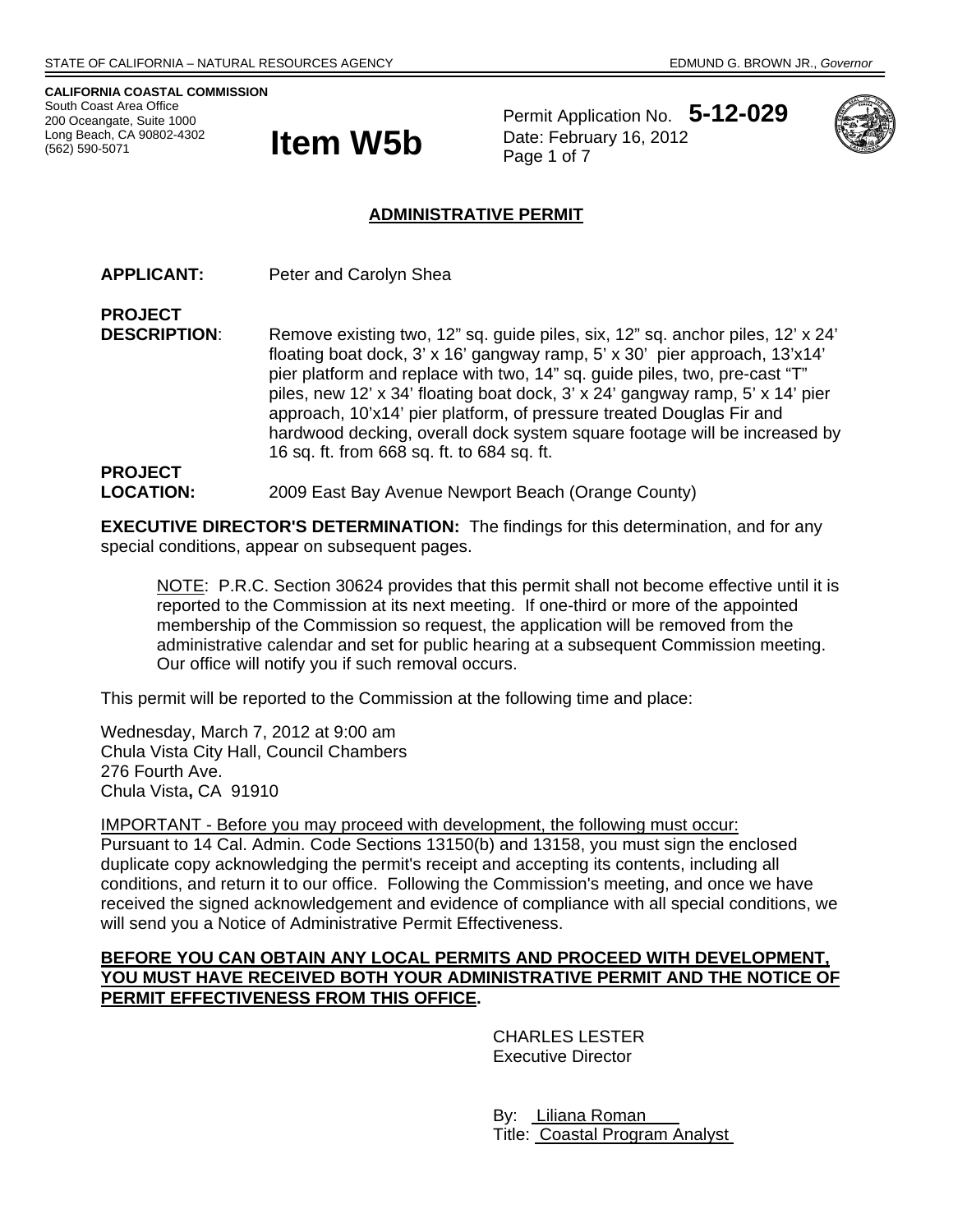#### 5-12-029(Shea) Administrative Permit Page 2 of 7

#### **STANDARD CONDITIONS:**

- 1. Notice of Receipt and Acknowledgment. The permit is not valid and development shall not commence until a copy of the permit, signed by the permittee or authorized agent, acknowledging receipt of the permit and acceptance of the terms and conditions, is returned to the Commission office.
- 2. Expiration. If development has not commenced, the permit will expire two years from the date this permit is reported to the Commission. Development shall be pursued in a diligent manner and completed in a reasonable period of time. Application for extension of the permit must be made prior to the expiration date.
- 3. Interpretation. Any questions of intent or interpretation of any term or condition will be resolved by the Executive Director or the Commission.
- 4. Assignment. The permit may be assigned to any qualified person, provided assignee files with the Commission an affidavit accepting all terms and conditions of the permit.
- 5. Terms and Conditions Run with the Land. These terms and conditions shall be perpetual, and it is the intention of the Commission and the permittee to bind all future owners and possessors of the subject property to the terms and conditions.

**SPECIAL CONDITIONS:** See pages four thru seven.

#### **EXECUTIVE DIRECTOR'S DETERMINATION (continued):**

The Executive Director hereby determines that the proposed development is a category of development, which, pursuant to PRC Section 30624, qualifies for approval by the Executive Director through the issuance of an Administrative Permit. Subject to Standard and Special Conditions as attached, said development is in conformity with the provisions of Chapter 3 of the Coastal Act of 1976 and will not have any significant impacts on the environment within the meaning of the California Environmental Quality Act. If located between the nearest public road and the sea, this development is in conformity with the public access and public recreation policies of Chapter 3.

### **FINDINGS FOR EXECUTIVE DIRECTOR'S DETERMINATION:**

#### **A. Project Description**

The project site is located at 2009 East Bay Avenue in the City of Newport Beach's Balboa Peninsula (Exhibits 1). Single-family residences characterize the subject site and the surrounding area. The proposed project is the demolition of an existing dock system consisting of  $8 - 12$ " diameter piles, floating dock, pier, gangway totaling 668 sq. ft. of water coverage and replacement with a new 684 sq. ft. dock system supported by  $2 - 14$ " diameter concrete guide piles and  $2 - 7$ " "T" piles. New materials will be pressure treated Douglas Fir and hardwood decking (Exhibit 3). The new dock configuration is basically same to that currently in place, except larger. Overall square footage and overall water coverage will increase by 16 sq. ft. from 668 sq. ft. to 684 sq. ft. The proposed dock system would span from the City's Bulkhead Line to the U.S. Pier head Line and is consistent with the size and seaward reach of other docks in the area (See Exhibit 2).

The dock project will be used for boating related purposes to serve a single-family residential development. The site was surveyed for eelgrass and *Caulerpa taxilfolia* on October 2, 2011 and a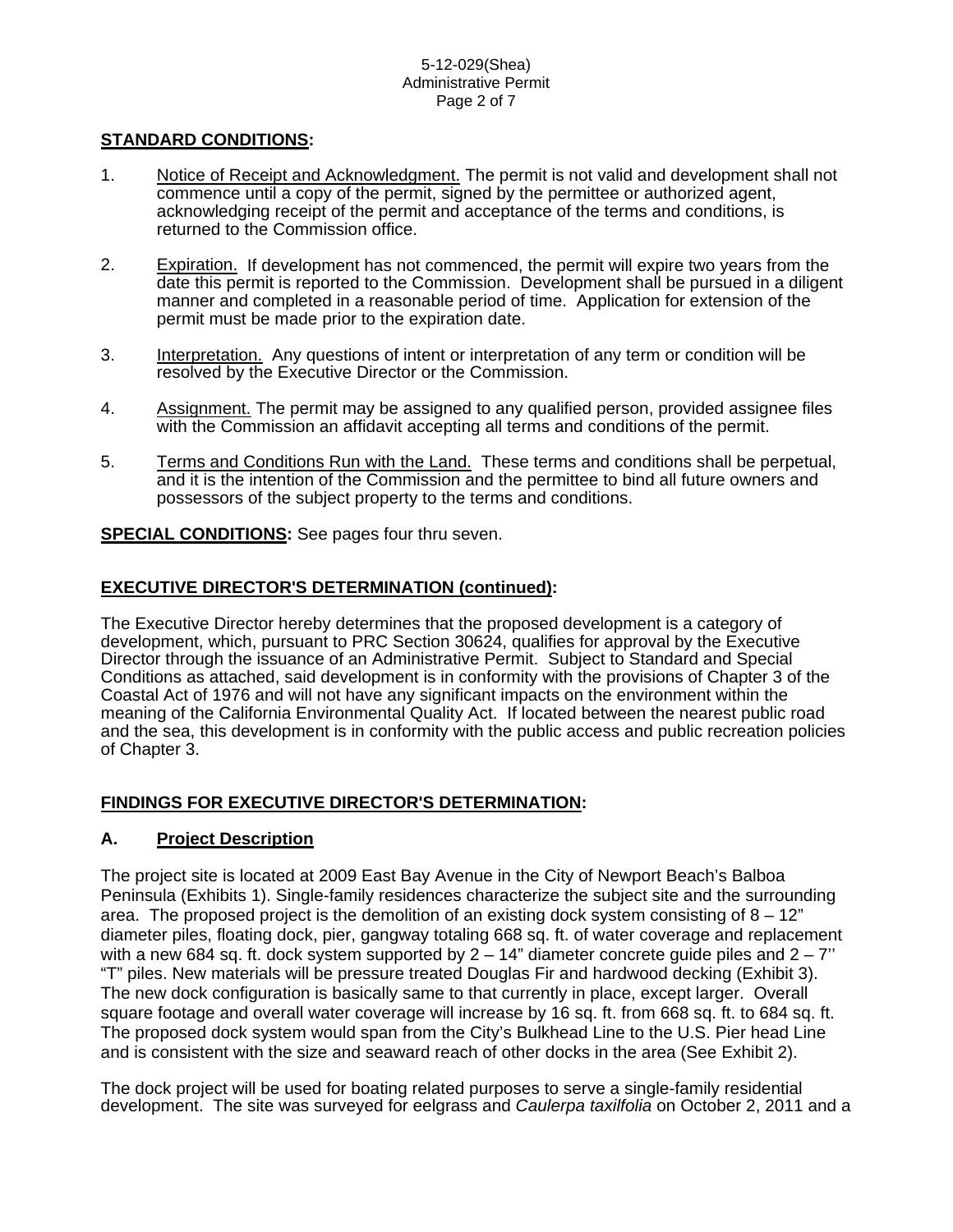patch of eelgrass was found approximately 30 feet northwest of the existing dock location; *Caulerpa taxilfolia* was not discovered within the entire project area. The proposed project and project construction is not anticipated to adversely impact existing eelgrass in the vicinity of the project area. These eelgrass and *Caulerpa taxilfolia* surveys are valid for a limited period of time (until the next growing season for eelgrass and 90 days for *Caulerpa taxilfolia*). If construction does not occur within the respective time periods, a subsequent survey will be required. If any eelgrass or *Caulerpa taxilfolia* are found on the project site, Special Conditions No. 2 and No. 3 identify the procedures necessary to be completed prior to beginning any construction.

Coastal public access to Newport Bay is available approximately 240' west of the project site at the K St. street-end. The proposed project has received an approval in concept from the City of Newport Beach Harbor Resources Division, Harbor Permit Number 109-2009 and Plan Check Number 0026-2012. The Regional Water Quality Control Board (RWQCB) has issued a "General Certification for replacement of Sheet and Dock Piles" determining that the proposed project will not adversely impact water quality if standard construction methods and materials are used. The applicant has applied for a permit from the U.S. Army Corps of Engineers. Staff expects the U.S. Army Corps of Engineers' Letter of Permission (LOP) deeming the project qualifies for the General Concurrence for impacts to essential fish habitats.

Section 30600(c) of the Coastal Act provides for the issuance of coastal development permits directly by the Commission in regions where the local government having jurisdiction does not have a certified Local Coastal Program. The City of Newport Beach only has a certified Land Use Plan and has not exercised the options provided in 30600(b) or 30600.5 to issue its own permits. Therefore, the Coastal Commission is the permit issuing entity and the standard of review is Chapter 3 of the Coastal Act. The certified Land Use Plan may be used for guidance.

#### **B. Marine Resources**

The proposed recreational boat dock development and its associated structures are an allowable and encouraged marine related use. The project design includes the minimum sized pilings and the minimum number of pilings necessary for structural stability. There are no feasible less environmentally damaging alternatives available. As conditioned, the project will not significantly adversely impact eelgrass beds and will not contribute to the dispersal of the invasive aquatic algae, *Caulerpa taxifolia*. Further, as proposed and conditioned, the project, which is to be used solely for recreational boating purposes, conforms to Sections 30224 and 30233 of the Coastal Act.

### **C. Water Quality**

The proposed work will be occurring on, within, or adjacent to coastal waters. The storage or placement of construction material, debris, or waste in a location where it could be discharged into coastal waters would result in an adverse effect on the marine environment. To reduce the potential for construction related impacts on water quality, the Commission imposes special conditions requiring, but not limited to, the appropriate storage and handling of construction equipment and materials to minimize the potential of pollutants to enter coastal waters. To reduce the potential for post-construction impacts to water quality the Commission requires the continued use and maintenance of post construction BMPs. As conditioned, the Commission finds that the development conforms to Sections 30230 and 30231 of the Coastal Act.

### **D. Local Coastal Program**

The LUP for the City of Newport Beach was effectively certified on May 19, 1982. The certified LUP was comprehensively updated on October 13, 2005. As conditioned, the proposed development is consistent with Chapter 3 of the Coastal Act and with the certified Land Use Plan for the area. Approval of the project, as conditioned, will not prejudice the ability of the local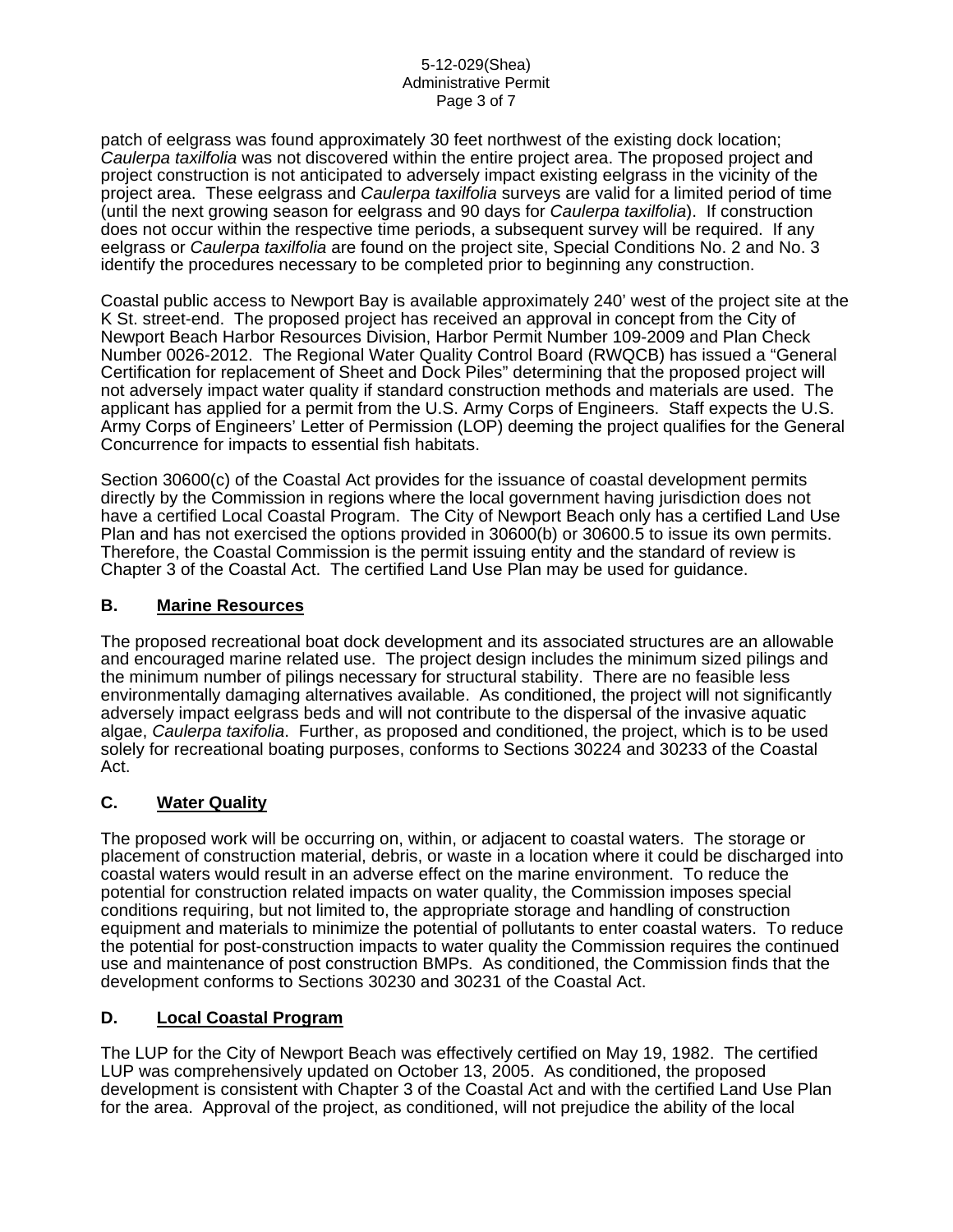#### 5-12-029(Shea) Administrative Permit Page 4 of 7

government to prepare a Local Coastal Program that is in conformity with the provisions of Chapter 3.

## **E. California Environmental Quality Act (CEQA)**

As conditioned, there are no feasible alternatives or additional feasible mitigation measures available that would substantially lessen any significant adverse effect that the activity may have on the environment. Therefore, the Commission finds that the proposed project, as conditioned to mitigate the identified impacts, is the least environmentally damaging feasible alternative and can be found consistent with the requirements of the Coastal Act to conform to CEQA.

### **SPECIAL CONDITIONS:**

### **1. Water Quality**

- A. Construction Responsibilities and Debris Removal
	- (1) No demolition or construction materials, equipment, debris, or waste shall be placed or stored where it may enter sensitive habitat, receiving waters or a storm drain, or be subject to wave, wind, rain or tidal erosion and dispersion.
	- (2) Any and all debris resulting from demolition or construction activities, and any remaining construction material, shall be removed from the project site within 24 hours of completion of the project.
	- (3) Demolition or construction debris and sediment shall be removed from work areas each day that demolition or construction occurs to prevent the accumulation of sediment and other debris that may be discharged into coastal waters.
	- (4) Machinery or construction materials not essential for project improvements will not be allowed at any time in the intertidal zone.
	- (5) If turbid conditions are generated during construction a silt curtain will be utilized to control turbidity.
	- (6) Floating booms will be used to contain debris discharged into coastal waters and any debris discharged will be removed as soon as possible but no later than the end of each day.
	- (7) Non-buoyant debris discharged into coastal waters will be recovered by divers as soon as possible after loss.
	- (8) All trash and debris shall be disposed in the proper trash and recycling receptacles at the end of every construction day.
	- (9) The applicant shall provide adequate disposal facilities for solid waste, including excess concrete, produced during demolition or construction.
	- (10)Debris shall be disposed of at a legal disposal site or recycled at a recycling facility. If the disposal site is located in the coastal zone, a coastal development permit or an amendment to this permit shall be required before disposal can take place unless the Executive Director determines that no amendment or new permit is legally required.
	- (11)All stock piles and construction materials shall be covered, enclosed on all sides, shall be located as far away as possible from drain inlets and any waterway, and shall not be stored in contact with the soil.
	- (12)Machinery and equipment shall be maintained and washed in confined areas specifically designed to control runoff. Thinners or solvents shall not be discharged into sanitary or storm sewer systems.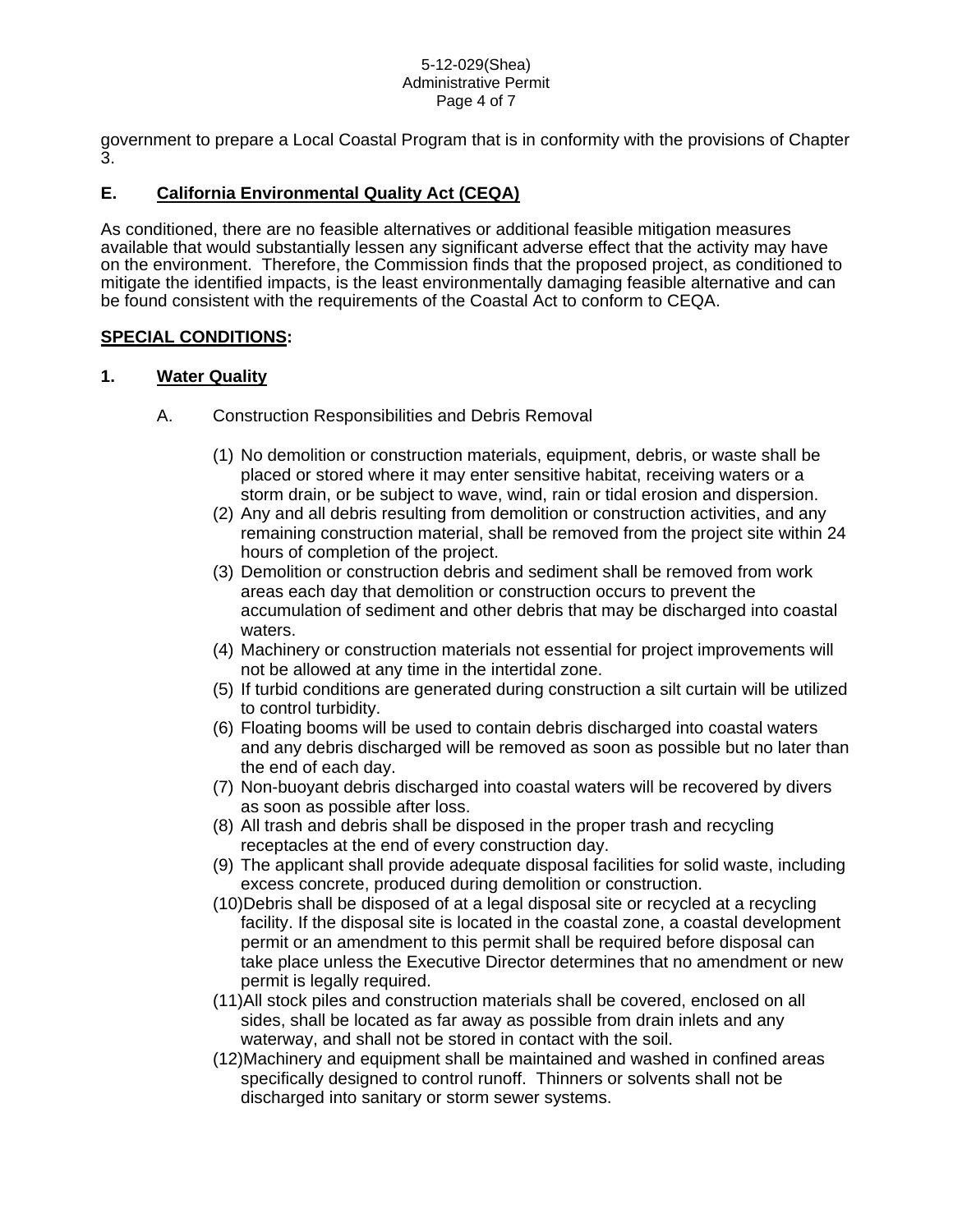#### 5-12-029(Shea) Administrative Permit Page 5 of 7

- (13)The discharge of any hazardous materials into any receiving waters shall be prohibited.
- (14)Spill prevention and control measures shall be implemented to ensure the proper handling and storage of petroleum products and other construction materials. Measures shall include a designated fueling and vehicle maintenance area with appropriate berms and protection to prevent any spillage of gasoline or related petroleum products or contact with runoff. The area shall be located as far away from the receiving waters and storm drain inlets as possible.
- (15)Best Management Practices (BMPs) and Good Housekeeping Practices (GHPs) designed to prevent spillage and/or runoff of demolition or construction-related materials, and to contain sediment or contaminants associated with demolition or construction activity, shall be implemented prior to the on-set of such activity
- (16)All BMPs shall be maintained in a functional condition throughout the duration of construction activity.

#### **B. Best Management Practices Program**

By acceptance of this permit the applicant agrees that the long-term water-borne berthing of boat(s) in the approved dock and/or boat slip will be managed in a manner that protects water quality pursuant to the implementation of the following BMPs.

- (1) Boat Cleaning and Maintenance Measures:
	- a. In-water top-side and bottom-side boat cleaning shall minimize the discharge of soaps, paints, and debris.
	- b. In-the-water hull scraping or any process that occurs under water that results in the removal of paint from boat hulls shall be prohibited. Only detergents and cleaning components that are designated by the manufacturer as phosphate-free and biodegradable shall be used, and the amounts used minimized.
	- c. The applicant shall minimize the use of detergents and boat cleaning and maintenance products containing ammonia, sodium hypochlorite, chlorinated solvents, petroleum distillates or lye.
- (2) Solid and Liquid Waste Management Measures:
	- a. All trash, recyclables, and hazardous wastes or potential water contaminants, including old gasoline or gasoline with water, absorbent materials, oily rags, lead acid batteries, anti-freeze, waste diesel, kerosene and mineral spirits will be disposed of in a proper manner and will not at any time be disposed of in the water or gutter.
- (3) Petroleum Control Management Measures:
	- a. Boaters will practice preventive engine maintenance and will use oil absorbents in the bilge and under the engine to prevent oil and fuel discharges. Oil absorbent materials shall be examined at least once a year and replaced as necessary. Used oil absorbents are hazardous waste in California. Used oil absorbents must therefore be disposed in accordance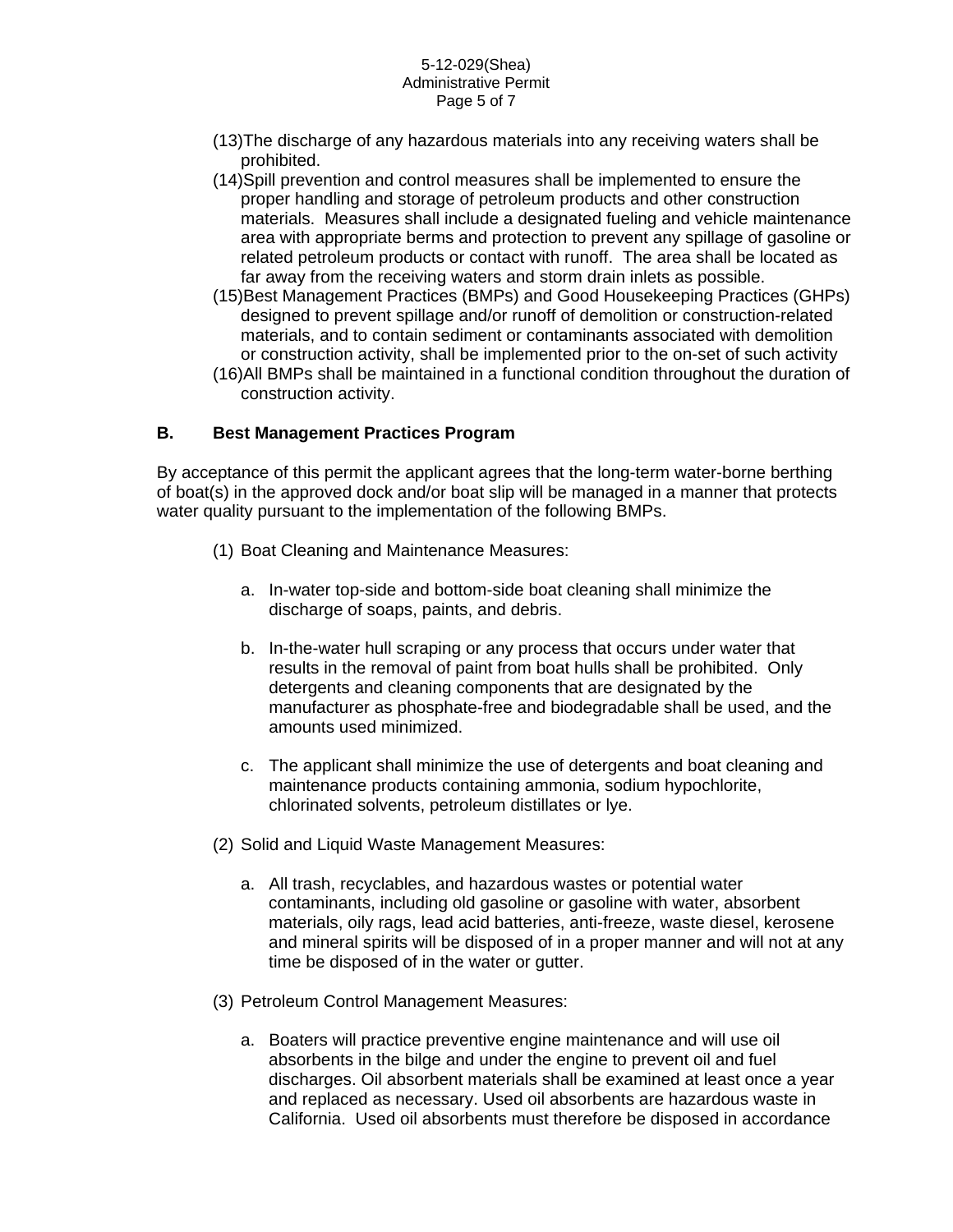with hazardous waste disposal regulations. The boaters will regularly inspect and maintain engines, seals, gaskets, lines and hoses in order to prevent oil and fuel spills. The use of soaps that can be discharged by bilge pumps is prohibited.

- b. If the bilge needs more extensive cleaning (e.g., due to spills of engine fuels, lubricants or other liquid materials), the boaters will use a bilge pump-out facility or steam cleaning services that recover and properly dispose or recycle all contaminated liquids.
- c. Bilge cleaners containing detergents or emulsifiers will not be used for bilge cleaning since they may be discharged to surface waters by the bilge pumps.

## **2. Eelgrass Survey**

- **A. Pre Construction Eelgrass Survey**. A valid pre-construction eelgrass (Zostera marina) survey shall be completed during the period of active growth of eelgrass (typically March through October). The pre-construction survey shall be completed prior to the beginning of construction and shall be valid until the next period of active growth. The survey shall be prepared in full compliance with the "Southern California Eelgrass Mitigation Policy" Revision 8 (except as modified by this special condition) adopted by the National Marine Fisheries Service and shall be prepared in consultation with the California Department of Fish and Game. The applicant shall submit the eelgrass survey for the review and approval of the Executive Director within five (5) business days of completion of each eelgrass survey and in any event no later than fifteen (15) business days prior to commencement of any development. If the eelgrass survey identifies any eelgrass within the project area which would be impacted by the proposed project, the development shall require an amendment to this permit from the Coastal Commission or a new coastal development permit.
- **B. Post Construction Eelgrass Survey**. If any eelgrass is identified in the project area by the survey required in subsection A of this condition above, within one month after the conclusion of construction, the applicant shall survey the project site to determine if any eelgrass was adversely impacted. The survey shall be prepared in full compliance with the "Southern California Eelgrass Mitigation Policy" Revision 8 (except as modified by this special condition) adopted by the National Marine Fisheries Service and shall be prepared in consultation with the California Department of Fish and Game. The applicant shall submit the post-construction eelgrass survey for the review and approval of the Executive Director within thirty (30) days after completion of the survey. If any eelgrass has been impacted, the applicant shall replace the impacted eelgrass at a minimum 1.2:1 ratio on-site, or at another location, in accordance with the Southern California Eelgrass Mitigation Policy. All impacts to eelgrass habitat shall be mitigated at a minimum ratio of 1.2:1 (mitigation:impact). The exceptions to the required 1.2:1 mitigation ratio found within SCEMP shall not apply. Implementation of mitigation shall require an amendment to this permit or a new coastal development permit unless the Executive Director determines that no amendment or new permit is required.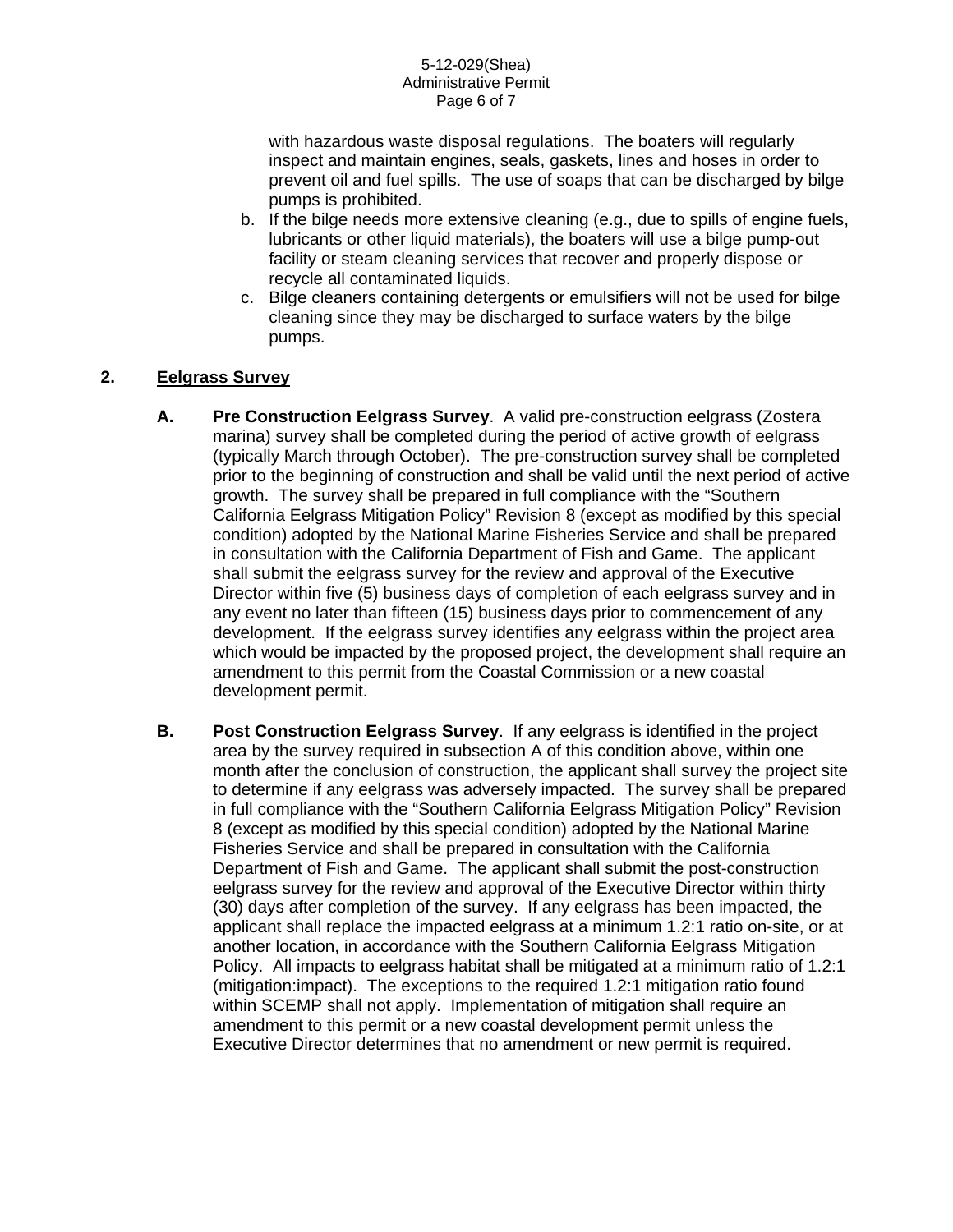## **3. Pre-construction** *Caulerpa Taxifolia* **Survey**

- **A.** Not earlier than 90 days nor later than 30 days prior to commencement or re-commencement of any development authorized under this coastal development permit (the "project"), the applicant shall undertake a survey of the project area and a buffer area at least 10 meters beyond the project area to determine the presence of the invasive alga *Caulerpa taxifolia*. The survey shall include a visual examination of the substrate.
- **B.** The survey protocol shall be prepared in consultation with the Regional Water Quality Control Board, the California Department of Fish and Game, and the National Marine Fisheries Service.
- **C.** Within five (5) business days of completion of the survey, the applicant shall submit the survey:
	- (1) for the review and approval of the Executive Director; and
	- (2) to the Surveillance Subcommittee of the Southern California Caulerpa Action Team (SCCAT). The SCCAT Surveillance Subcommittee may be contacted through William Paznokas, California Department of Fish & Game (858/467-4218) or Robert Hoffman, National Marine Fisheries Service (562/980-4043), or their successors.
- **D.** If *Caulerpa taxifolia* is found within the project or buffer areas, the applicant shall not proceed with the project until 1) the applicant provides evidence to the Executive Director that all *C. taxifolia* discovered within the project and buffer area has been eliminated in a manner that complies with all applicable governmental approval requirements, including but not limited to those of the California Coastal Act, or 2) the applicant has revised the project to avoid any contact with *C. taxifolia*. No revisions to the project shall occur without a Coastal Commission approved amendment to this coastal development permit unless the Executive Director determines that no amendment is legally required.

### **4. Public Rights**

 The Coastal Commission's approval of this permit shall not constitute a waiver of any public rights that exist or may exist on the property. The permittee shall not use this permit as evidence of a waiver of any public rights that may exist on the property.

## **ACKNOWLEDGMENT OF PERMIT RECEIPT/ACCEPTANCE OF CONTENTS:**

I/We acknowledge that I/we have received a copy of this permit and have accepted its contents including all conditions.

Applicant's Signature **Date of Signing**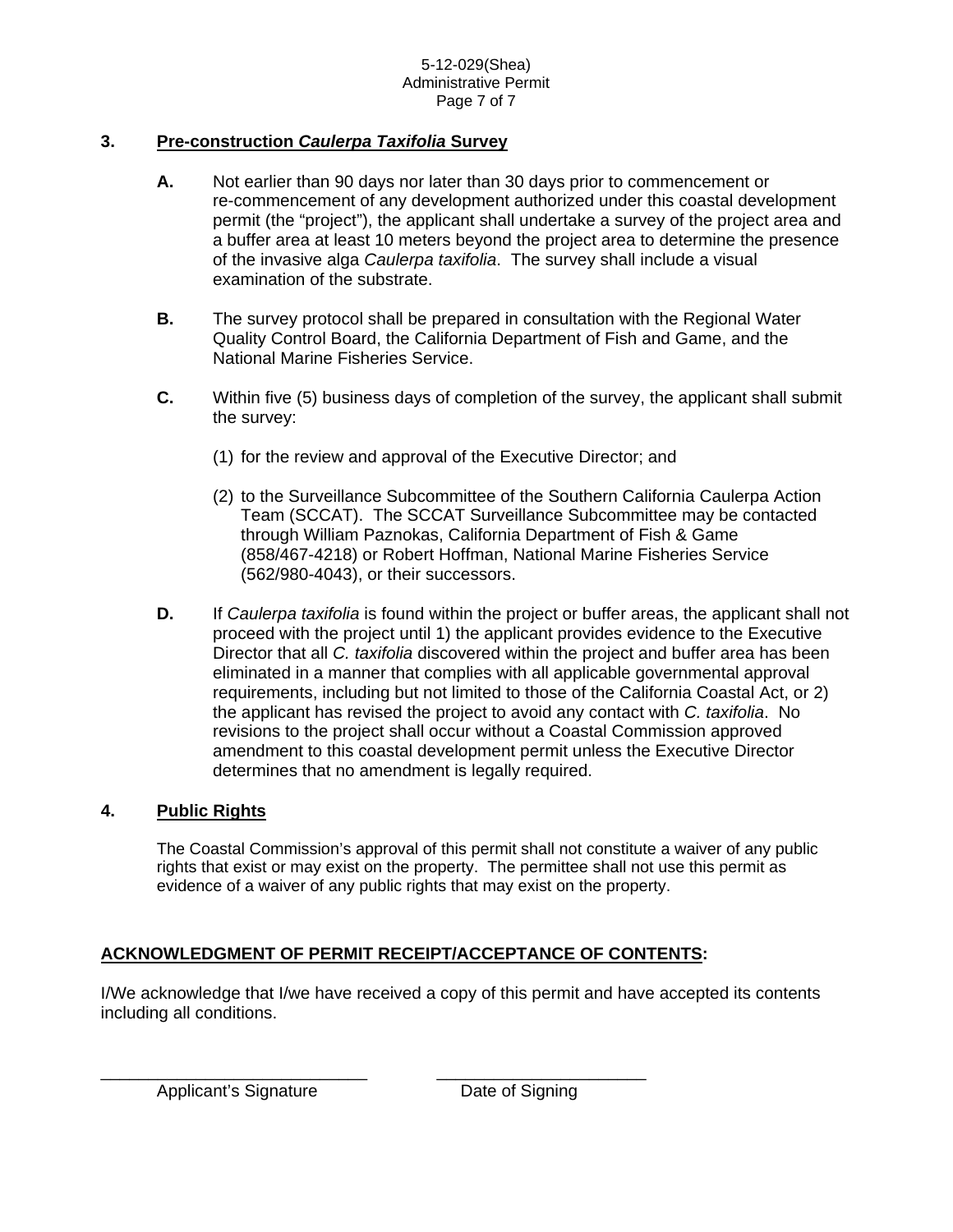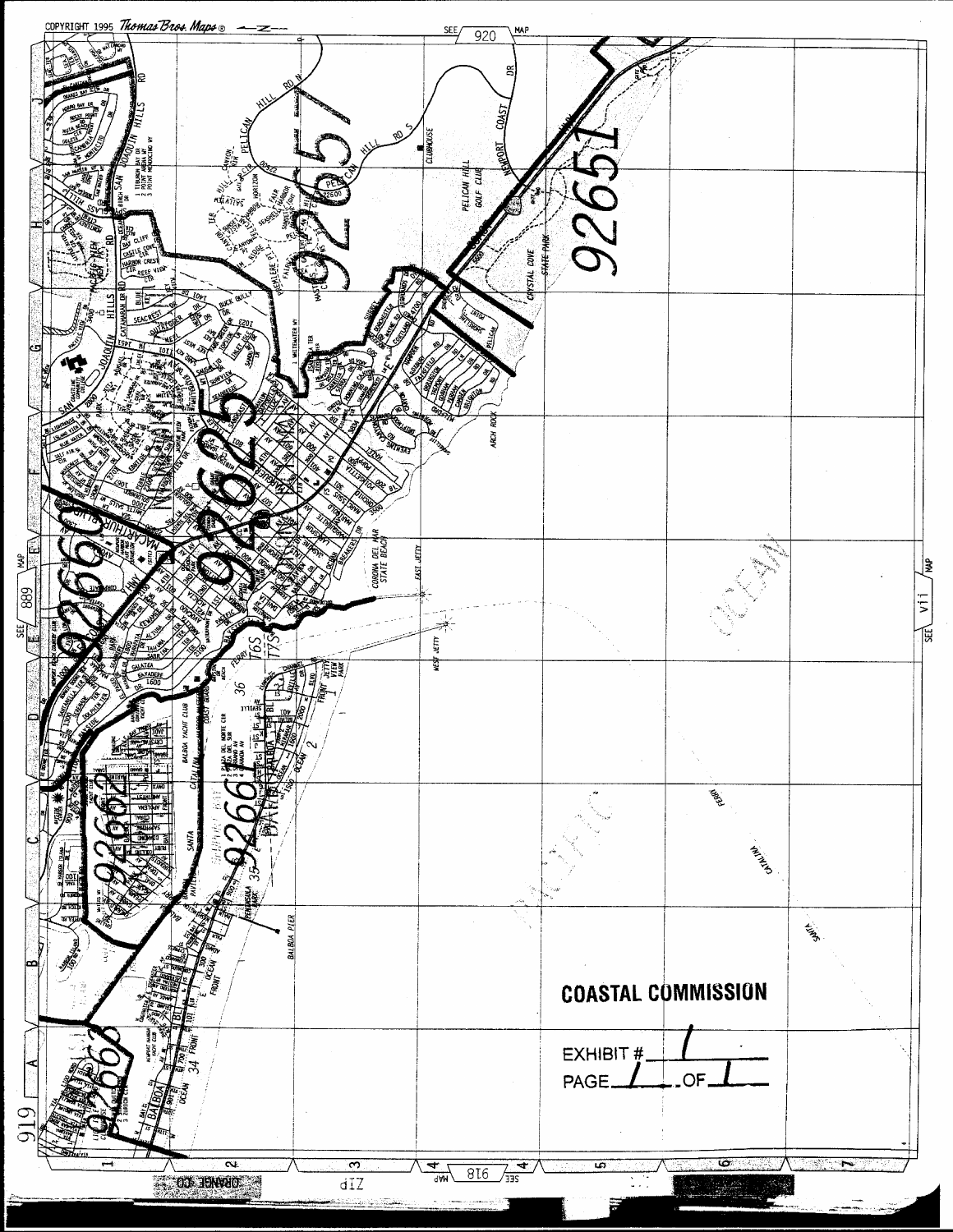## Jacquelyn Chung

From:<br>Sent: To:

Pete Swift [pete.swiftslip@sbcglobal.net]<br>Thursday, December 15, 2011 10:40 AM<br>jacquelyn.chung@sbcglobal.net



 $\blacksquare$ 

 $\mathcal{L}^{\pm}$ 

# **COASTAL COMMISSION**

 $\mathbf{2}$ **EXHIBIT#**  $\overline{\overline{\phantom{0}}\phantom{0}}$  . OF  $\overline{\phantom{0}}\phantom{0}$ PAGE.  $\mathcal{L}$